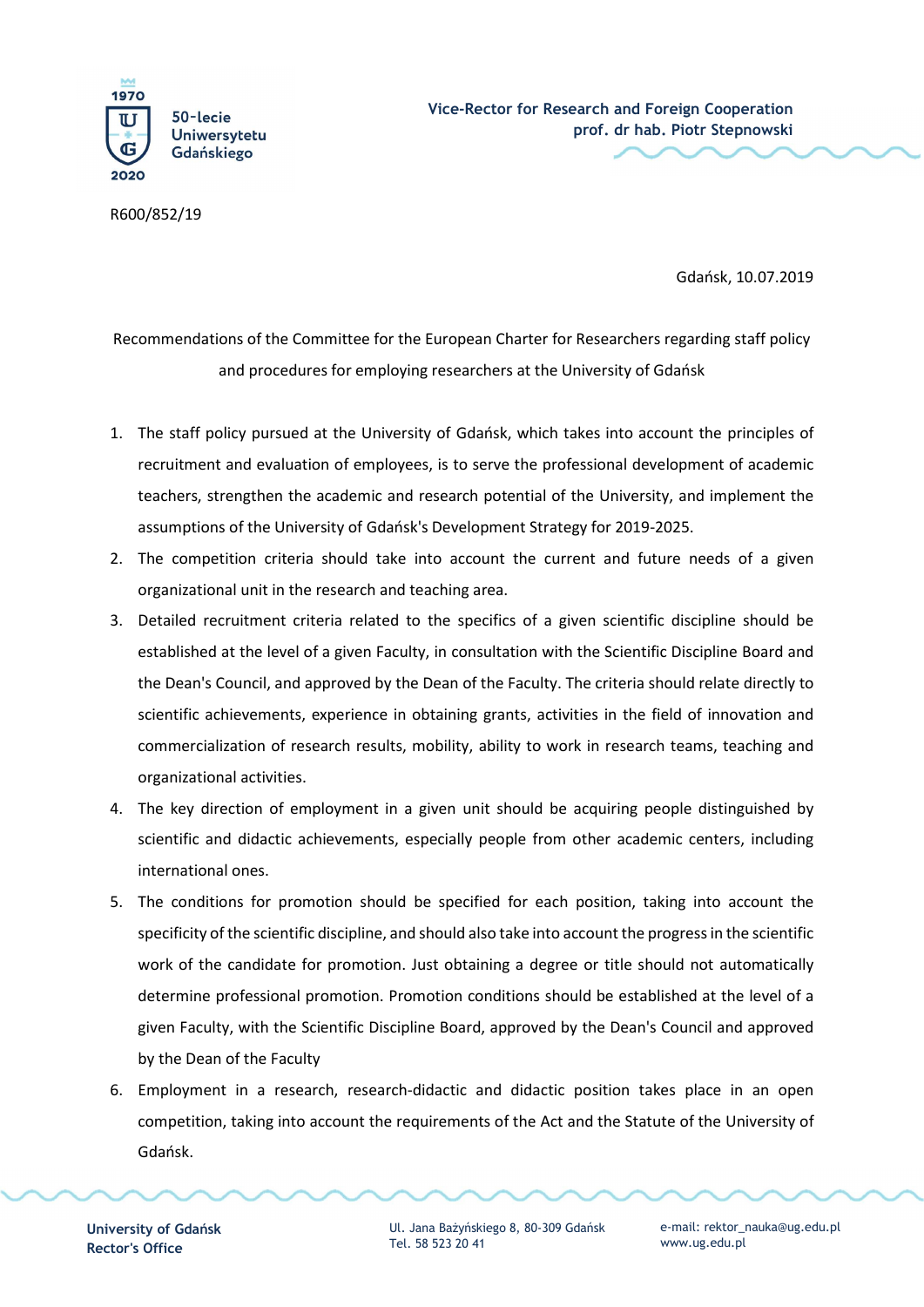

- 7. An application for consent for new employment is submitted to the Rector by the Dean of the Faculty. The application should be supported by an analysis of the personnel condition of the unit and its financial situation resulting from the teaching load. The staff potential of other organizational units of the Faculty and the University should also be taken into account.
- 8. After the Rector's consent, the competition is announced by the Dean of the Faculty in accordance with the provisions of the Act and the Statute of the University of Gdańsk.
- 9. The competition announcement should contain:
	- information about the position for which the competition is being announced: name of the position, number of full-time positions, information on full-time position, employee group,
	- determining the requirements for the candidate in terms of qualifications in accordance with the provisions of the Act and the Statute of the University of Gdańsk, with particular emphasis on scientific achievements and experience in obtaining financial resources in the case of employees employed in research or research-didactic positions,
	- list of required documents,
	- deadline and method of submitting documents,
	- the expected date of the contest results,

It is also suggested to indicate the amount of remuneration (scope) already at the stage of job advertisement. 10. The competition is conducted by the Faculty Competition Board, appointed by the Dean.

The Board consists of three employees (together with the chairman). The members of the Board are obligatory due to their function and competence – the Dean of the Faculty or a person authorized by him as the Chairman of the Board. The remaining persons are the direct superior of the employed employee and a person possessing at least a postdoctoral degree.

The Board should not include persons who are a spouse or relative of the person participating in the competition procedure, or persons in such legal or factual relationship with it that it may raise reasonable doubts as to its impartiality.

11. The competition includes the formal stage – verification of documents in terms of meeting the requirements set out in the content of the competition announcement and the substantive stage – establishment of the detailed conditions of the competition by the Board. The Board may interview the candidate, and may also appoint reviewers of the candidate's scientific achievements and ask the candidate to conduct classes with the possibility of assessment by students.